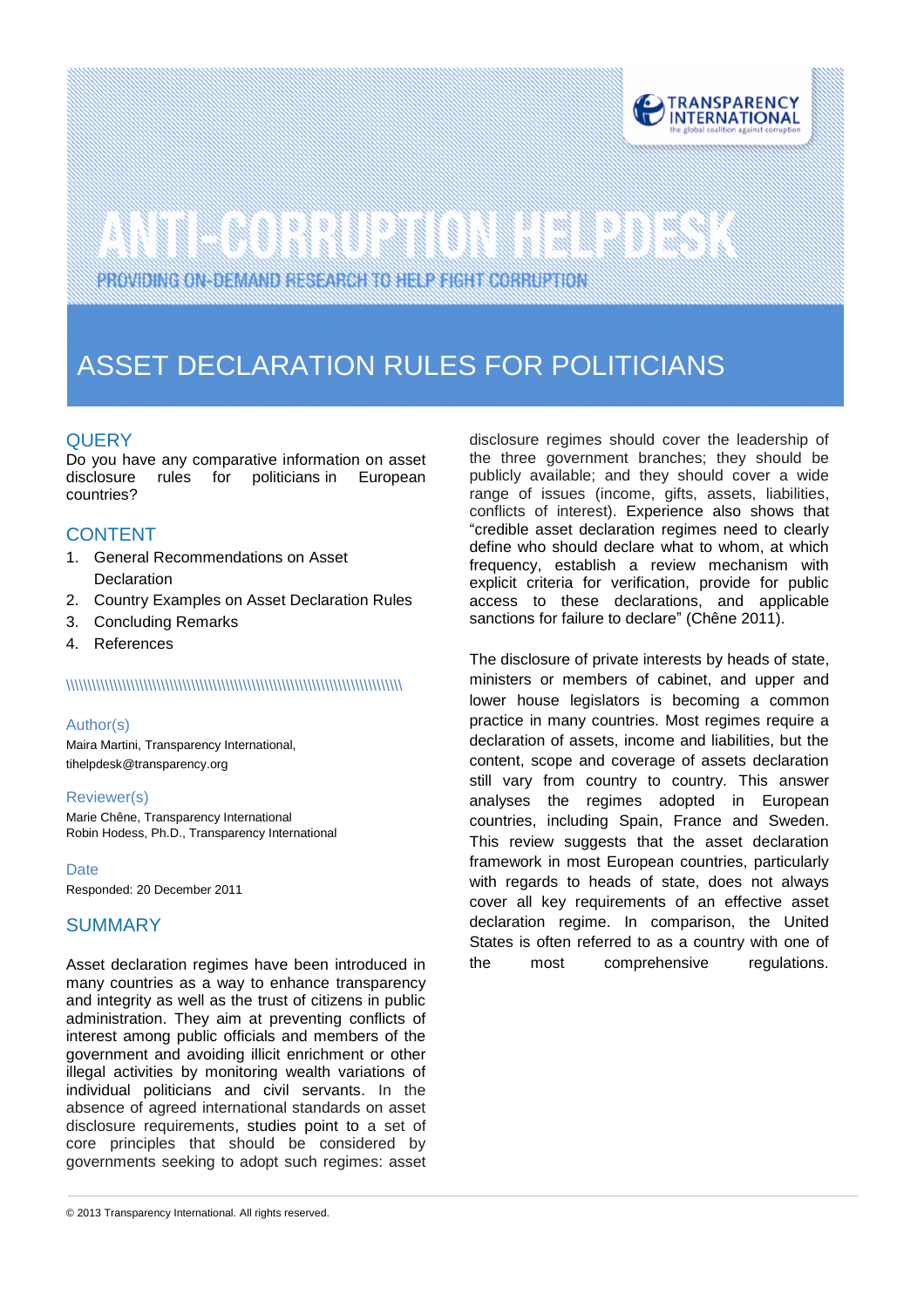# 1 GENERAL RECOMMENDATIONS ON ASSET DECLARATION

# **General Recommendations on Asset Declaration**

Asset declaration regimes have been introduced in many countries as a way to enhance transparency and integrity as well as the trust of citizens in public administration. They aim at preventing conflicts of interest among public officials and members of the government and avoiding illicit enrichment or other illegal activities by monitoring wealth variations of individual politicians and civil servants.

In the specific case of politicians, asset declaration regimes are fundamental as they are exposed to higher risks of conflict of interest and have greater opportunities for illicit gains (Chêne 2008).

In the absence of agreed international standards on asset disclosure requirements, studies assessing the existence and effectiveness of asset disclosure regimes in countries around the world point to a set of core principles that could be considered by governments seeking to adopt such regimes (Messick 2009, OECD, 2011; Transparency and Accountability Initiative 2011).

Based on a study conducted by Djankov et al. (2010), the Transparency and Accountability Initiative recommends the following approach in order to establish a regular and comprehensive asset disclosure system:

1. Asset disclosure requirements should cover the leadership of the three branches of government – Executive, Legislative and Judiciary – as well as the senior career civil service bureaucracy.

Yet, there are discussions on whether a single declaration system should apply to all branches of power, including legislative, executive and judiciary, and to all levels of officials, from ministers to ordinary civil servants, or whether specific provisions should be developed for different categories of public officials. Considering that public officials have different responsibilities and particularly different discretionary powers, countries may consider specialising regulations of asset declarations for different categories and branches of public officials (Chêne 2008)

Asset declaration regimes should also take into account the risk of corrupt officials dissimulating their assets under the names of their relatives, spouses and other individuals. Therefore, data from spouses,

domestic partners, children and other household members should also be disclosed in public officials' declarations (OECD 2011).

### 2. It should be regular (at least on an annual basis).

While provisions regulating how often financial disclosure statements must be submitted vary across countries, three patterns can be distinguished. Submissions are commonly required to be made periodically, annually, or every two years. Less common are laws that are event driven, requiring public officials to update their submission whenever there is a "significant" change in their holdings. A third pattern requires officials to make a disclosure upon entering government and a second upon leaving (OECD 2011).

- 3. It should be systematic and cover a wide range of key information, such as:
	- a. Assets
		- personal residence<br>• second homes,
		- homes, vacant land, buildings, farms
		- financial investments (for example, stocks, trusts, options, insurance policies, retirement accounts) and business assets (for example, private corporations and partnerships)
		- bank accounts and interest-bearing instruments
		- vehicles
		- other significant movable assets (for example, jewelry, art, furniture, cattle)
	- b. Liabilities
		- all debts, obligations, loans, credit cards, mortgages, guarantees and co-signatures.
	- c. Income from all sources
		- financial investments (for example,<br>interests, dividends, annuities, dividends, annuities, pensions, benefits)
		- business assets
		- private sector employment
		- professional services (consulting and other paid contracts from the public or private sector)
		- boards and directorships
		- other public sector employment
		- lotteries, gambling and on-time payments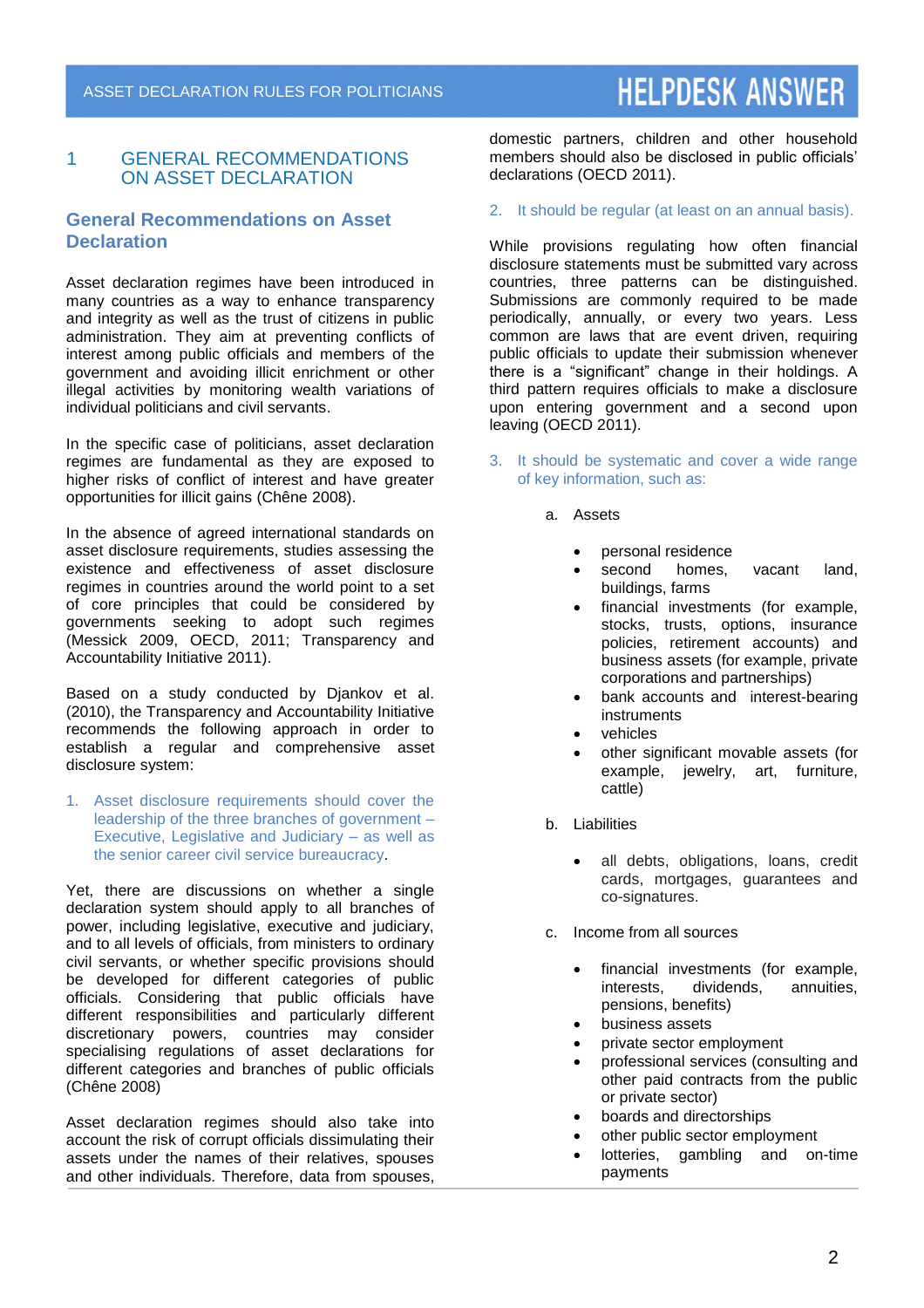d. Gifts

All significant gifts, advantages and other benefits received, including financial sponsorships and sponsored visits.

- e. Potential conflict of interest
	- unpaid contracts and employment
	- unpaid boards and directorships
	- participation in associations, nonprofit organisations and trade unions
	- post-tenure position and employment

#### 4. Information should be precise and avoid ranges

There are a number of ways in which information can be declared. The strictest approach is to require exact amounts of all income and identification of concrete sources. Such a requirement can be softened through stipulating a threshold above which income must be declared (for example, for members of the German Bundestag); asking to indicate the amount of income within pre-defined ranges rather than exact sums (for example, United States senior officials are allowed to merely indicate a range of values); limiting the disclosure of the origin of income to the type rather than the exact identity of a source; or asking the source of income but not its amount (OECD 2011).

#### 5. Information should be efficiently archived, easily searchable and publicly available

Disclosure can be either confidential or public. A confidential disclosure is made to an anti-corruption agency or other government entity. In order to be effective this agency must be independent and should enjoy trust from the public. Public disclosure laws require the agency to publish the declared information (through the media or online) or to make it available upon request. The importance of public disclosure relates to the fact that civil society and media are then empowered to help enforce the rules (Messick 2009).

### 6. Ensure effective monitoring and enforcement.

The administration of an asset disclosure program requires the responsible agency, or agencies, to perform a variety of tasks, such as: receipt and review of submissions and notification of non-filers; training on compliance; review with the employee for conflict of interest; verification of submission; and investigation and prosecution.

The majority of countries split those tasks among two agencies. One agency is usually responsible for the compliance and a second body is responsible for the law enforcement.

# **Legal and Implementation Challenges in Practice**

In spite of their potential in building public sector integrity, shortcomings of the regulatory framework can threaten the effectiveness of asset disclosure in practice as a tool against corruption, including (Chêne 2011):

- The lack of clarity about what assets, liabilities and interests members of the government are to disclose.
- The non-existence of a legal requirement for the verification of asset declarations.
- The lack of effective sanctions and clarity over the prosecution of offences.
- The lack of public access to officials' asset declarations.

At the implementation stage, their impact can be hampered in practice by the lack of resources (manpower, technical and financial) allocated to implement the schemes, especially with regard to the verification of the declarations (Chêne 2011).

# 2 COUNTRY EXAMPLES ON ASSET DECLARATION RULES

According to a recent study conducted by the OECD (Transparency in Governance 2011) the disclosure of private interests by top decision makers, namely, president, prime minister, ministers or members of cabinet, and upper and lower house legislators is becoming a common practice among member countries.

While the majority of disclosures are required by law, some top decision makers provide disclosures voluntarily. Nevertheless, in 86 per cent of OECD countries, top decision makers within the executive and legislature are required to disclose their private assets. The acceptance of gifts is prohibited altogether in less than a quarter of member countries, while around half of the countries call for disclosure.

In this context, considering that the scope, coverage, and contents of assets declaration vary from country to country, this answer analyses the cases of Spain, France, Sweden and the US, which although not a European country, is often referred to as a country with some of the most comprehensive regulations.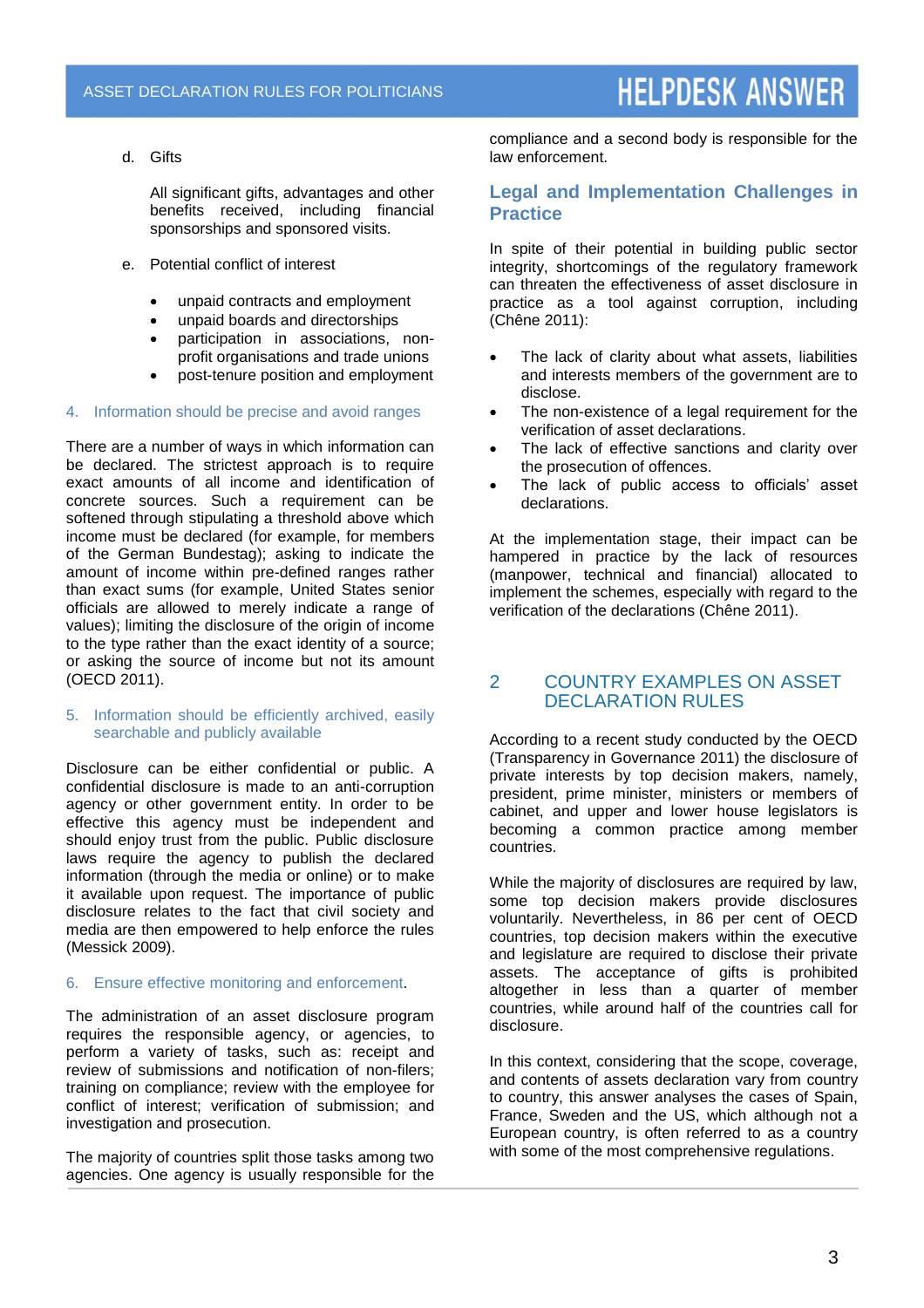### **Spain**

In Spain, the legislation requiring asset declaration for members of the government aims at ensuring the independence and impartiality of the public sector, as well as preventing situations that could generate conflicts of interest.

Members of the government are among an extensive list of persons who have to disclose interests and activities to the Spanish Conflict of Interest Office (CIO). They also have to submit a declaration of assets to a specific registry within the Department of Governance. Those declarations are mandatory for senior public officials and voluntary for their spouses and relatives.

The declaration of goods and assets must be submitted directly to the CIO, which also has the duty of making them public. They are archived for a period of three years, or five years in the case of<br>incompatible activities (for example, post-(for example, postemployment).

The CIO, besides the above mentioned duty of making such declarations public, is also responsible for managing and controlling both the declaration of activities and the declaration of goods and assets, meaning that the CIO should, among other things, collect the declarations, archive them, ensure public access to the information, as well as verify the content (omissions, errors or ambiguities) and note differences with previous declarations. If there is any evidence of criminal offence, the CIO has to refer to the State Prosecutor's Office (OECD 2011).

### **France**

l

France's asset disclosure regime is regulated by several laws. 1 Presidential candidates, ministers and cabinet members, members of parliament (MPs) and civil servants are required to submit asset declarations. The rules in place do not cover spouses and children who are not required to report any information. The primary filers are also not required to include information relating to their spouse and children in their own declaration.

The Commission on Financial Transparency in Politics elaborated a standardised filing form, which includes guidance notes, to be used by presidential candidates, ministers, MPs and civil servants. The coverage requirements are the following:

- 1. Assets (real estate; movable assets arts, jewellery, furniture; cash)
- 2. Liabilities (which are not explicitly defined)
- 3. Income (earned income as well as securities and investments)

The frequency of disclosure is also determined by law. The president has to submit asset declaration before the election and upon leaving office. Ministers and MPs have to submit their declarations upon taking and leaving office, and they may communicate any change in assets if they find it relevant.

With regards to monitoring and oversight, presidential candidates must deposit their asset declaration to the Constitutional Court, but there is no sanction in place in case of non-compliance. Ministers and MPs have to submit it to the Commission for Transparency in Politics. In the latter case, an administrative sanction is in place in case of non- compliance. Thus, if a MP does not file a declaration of assets he or she will be ineligible to hold office for a period of one year.

In addition, while the president's asset declaration is available for free in the Official Journal of the French Republic, ministers and MPs' declarations are not publicly available.

More information on France's asset disclosure regime is available [here:](https://agidata.org/Pam/ProfileIndicator.aspx?c=69&i=3131)

An example of the form is available (in French) [here](http://www.commission-transparence.fr/formulaire/FORMULAIRE.pdf)

### **Sweden**

In Sweden, asset declaration requirements put emphasis on senior public executives. The content of statements disclosing personal financial interest includes information on assets and liabilities, loans, sources and levels of income, additional employment, gifts, and employment history. The reports filled by elected officials and senior public servants are available online.

There are no legal sanctions and no strictly defined legal consequences for violations of the requirements but rather soft measures to achieve compliance. In this sense, if a member of parliament, for example, fails to submit information to the register, this compliance failure is announced at the plenary meeting (OECD 2011).

*<sup>1</sup> Law No. 62-1292 (1962) requires asset disclosure of the President. Law No. 88-226 (1988) and Law 88-227(1988) stipulate that Ministers must comply with asset disclosure provisions, and also specify filing frequencies and locations for various public officials. The Electoral Code (1964) covers MPs, while Decree 96- 762 (1996) refers to the asset disclosure requirements of specific civil servants.*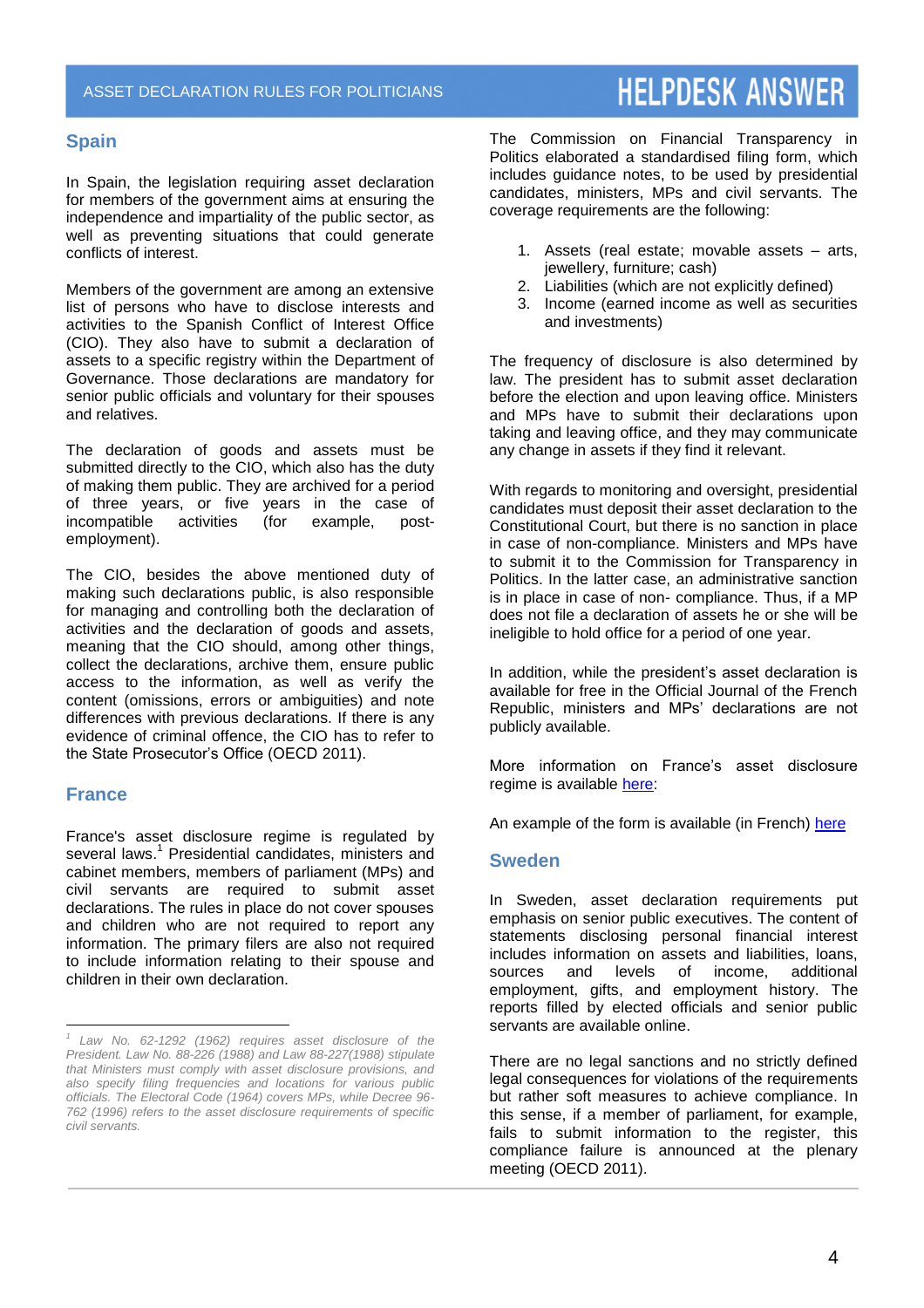# **The United States**

The US disclosure system aims at ensuring transparency and preventing conflicts of interest. A separate system for persons occupying high-level positions is in place. In the Executive branch, the Office of Government Ethics (OGE) is responsible for the various Codes of Conduct and statutory restrictions.

At the federal level, the Ethics in Government Act requires that candidates for elected offices, elected officials and high-level appointed officials submit a publicly available personal financial report (OECD 2011). The act establishes three types of reports: new entrant/nominee: due within 30 days after assuming office; incumbent: due annually, no later than 15 May following the covered calendar year; termination: due on or before the 30th day after leaving a covered position.

The reports must contain the following information:

- Sources and amounts of income.
- Assets and their values reported by categories of amount.
- Liabilities: the president, ministers and MPs must<br>disclose liabilities exceeding US\$10.000. exceeding excluding the mortgage on a primary residence or a loan secured for automobiles, furniture or appliances. Liabilities owed to immediate family members (spouse, parent, sibling, child) are also not included.
- Gifts and reimbursements accepted during government service with their values or amounts.
- Fiduciary and employment positions held outside the government within the dates the positions have been held.
- Agreements and arrangements regarding future employment, leaves of absence, continuing payments from or participation in a benefits plan of a former employer, with dates and details.
- Names of major clients (persons or organisations for whom personal services were performed for compensation in excess of a specified threshold amount – for first reports only).

The filer must also report assets, income, liabilities and gifts of the spouse and dependent children.

The reports are first reviewed by the agency where the official holds, or previously held, a post and the OGE (Office for Government Ethics) acts as a secondary review agency for presidential appointees. In case of an actual or potential conflict of interest, or a clear illegality on the declaration, the case goes to the Office of Inspector General, FBI or Public

Integrity Section of the Department of Justice, where criminal, civil and/or administrative sanctions can be applied. Sanctions may also involve a filing fee of US\$200 if a financial disclosure report is more than 30 days late, and a civil monetary penalty of up to US\$11,000 if false information is submitted.

Therefore, compliance personnel and enforcement staff are separated. The OGE is responsible for compliance; it receives the forms and ensures that they are properly completed. Personnel from the office also counsel filers on possible conflict of interest situations and how they can be managed. On the other hand, enforcement is left to the public prosecutor for criminal offenses and to administrative agencies for lesser transgressions.

In this system, there is no requirement to audit a report to determine whether disclosures are accurate. Reviewers should take disclosures at "face value" as correct, but additional information on a report can be requested before referring it to the Prosecutor's office. Nevertheless, civil society can also help monitoring the declarations, since public access to financial disclosures is available upon request.

More information on the US public financial disclosure can be found [here.](http://www.usoge.gov/forms/sf278_pdf/rf278guide_04.pdf#xml=http://www.dmssearch.gpoaccess.gov/PdfHighlighter.aspx?DocId=457&Index=D%3a%5cwebsites%5cUseIndex%5cOGE&HitCount=2&hits=c48e+c48f+)

# 3 CONCLUDING REMARKS

Experience has shown that while the scope, coverage, and content of asset declaration vary from country to country depending on the country's social, historical and political environment, as well as resources for enforcing the law, a set of core principles still emerge. In this sense, "credible asset declaration regimes need to clearly define who should declare what to whom, at which frequency, establish a review mechanism with explicit criteria for verification, provide for public access to these declarations, and applicable sanctions for failure to declare" (Chêne 2011).

# 4 REFERENCES

ADB/OECD Anti-Corruption Initiative for Asia and the Pacific. 2007. *Managing Conflict of Interest Frameworks, Tools, and Instruments for Preventing, Detecting, and Managing Conflict of Interest*. [http://www.adb.org/documents/books/Managing-](http://www.adb.org/documents/books/Managing-Conflict-Interest/managing-conflict-interest.pdf)[Conflict-Interest/managing-conflict-interest.pdf](http://www.adb.org/documents/books/Managing-Conflict-Interest/managing-conflict-interest.pdf)

Burdescu, R, et al. 2009, *Income and Assets Declarations: Tools and Trade-offs.*